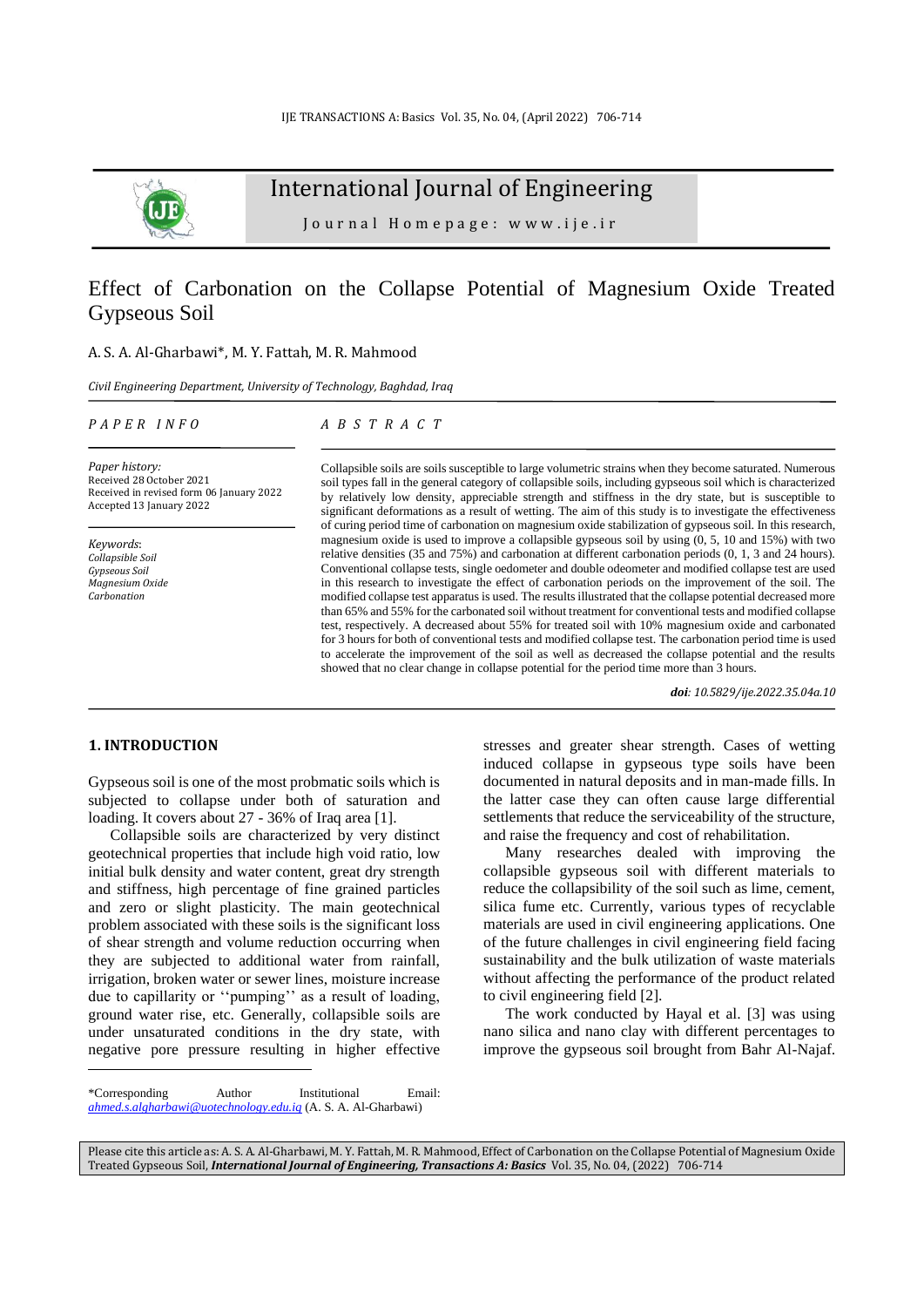The results showed that using nano clay reduced the collapse potential about 73.75%.

Abdulrahman et al. [\[4\]](#page-7-3) used different percentages of fiber plastic to improve the collapsibility of the gypseous soil and they have concluded that 1% of fiber plastic reduce the collapse potential from 12.5% to 0.96%.

Large scale reinforcement of the collapsible soil by using encased stone column was performed by Bahrami and Marandi [\[5\]](#page-7-4) with aspect ratio (diameter to length) 10 to 25%. They have concluded that the optimum aspect ratio is about 15% which reduces the collapse potential about 82%.

One of the recent developments in additive materials is the reactive magnesia or reactive magnesium oxide (MgO). Magnesium oxide is a white solid material that occurs naturally as periclase, it is a source of Magnesium. The magnesium oxide is not virulent but it is one of the materials friendly with environment [\[6,](#page-7-5) [7\]](#page-7-6).

Some researches used magnesium oxide and carbonated magnesium oxide for stabilizing soil and compared results with lime, cement etc. Carbonated magnesium oxide is adequate with sand and porous blocks, there were laboratory studies by treating sandy soil with 5 and 10% magnesium oxide; then, the mixture is subjected to carbon dioxide gas for about 3 hours to accelerate the treating and the results were compared with Portland cement. When the carbon dioxide increased, the pressure that caused increasing in carbonation till reaching improvement percent about 20% then increasing the carbonation did not reveal a clear increasing in strength. The strength will be at the same range when the carbonation period was about 2 days [\[8\]](#page-7-7).

Yi et al. [\[9\]](#page-7-8) studied the treatment of silty soil with two percentages of magnesium oxide and carbonated at different period times 0.5 hour, 6 hours and 7 days with three pressures of carbonation 50, 100 and 200 kPa. The results showed that the pressure of carbonation increased the strength of the soil but no clear increasing in strength with increasing pressure. The work confirmed that the carbon dioxide is rapiding the magnesium oxide treatment, as well as this method is adequate to soil improvement (stabilization and solidation).

Liu et al. [\[10\]](#page-7-9) used the unconfined compressive strength to investigate the improvement of the clayey silt soil with different percentages of 12 hours carbonation magnesium oxide. The results showed that the unconfined compressive strength increased and the structure of the soil after treatment changed from elasticplastic to brittleness.

Hwang et al. [\[11\]](#page-7-10) studied the improvement of the silty sand sediment in South Korea by using unconfined compressive strength of soil treated with 30% of carbonated magnesium oxide. The results illustrated that the strength after 1 year was 4.78 MPa which is higher than Portland cement about 1.3 times.

Cai et al. [\[12\]](#page-7-11) depended on cycles of drying and wetting to mixing of silty soil with 15 % of carbonated Magnesium Oxide for curing periods 3 and 6 hours then compared this 15% Portland cement. The results showed that the strength of carbonated magnesium oxide higher than on cement as well as at carbonated magnesium oxide, the durability of the soil increased with the cycles of drying and wetting and curing period for 3 hours gave results similar to 6 hours.

Wang et al. [\[13\]](#page-7-12) depended on mixing a clayey soil with different percentages of magnesium oxide, calcium oxide and fly-ash then carbonated the mixture. The results showed that the strength after carbonating period time 0.5 hour was about 75% as compared with the strength in the soil stabilized with 10% Portland cement after 28 days. The optimum time of carbonation was 6 hours.

The main purpose of this study is to investigate the effectiveness of curing period time of carbonation on magnesium oxide stabilization of gypseous soil by using different percentages of magnesium oxide prepared at two relative densities. This study was done by conducting conventional tests (single oedometer test and double oedometer test) and modified collapse test.

#### **2. MATERIALS**

**2. 1. Soil** The granular soil utilized in this study was supplied from Tikrit, north of Baghdad, and had a gypsum level of 49%. Table 1 shows the physical parameters, whereas Figure 1 shows the grain size distribution. The specifications of the American Society or Testing and Materials were adopted. The Unified Soil Classification System classifies the soil as poorley graded sand (SP).

**2. 2. Magnesium Oxide** The magnesium oxide used in this research has a light weight with a unit weight of 1 kN/m<sup>3</sup> . Magnesium oxide, with the chemical formula MgO, is a common alkaline earth metal oxide. White powder with a melting point of 2852°C and a boiling temperature of 3600°C, as well as a relative density of 3.58 (at 25°C). It can be dissolved in acid or ammonium salt solutions. It produces magnesium hydroxide when it reacts slowly with water, having a solubility of 0.01 g/l. It can be made into magnesium bicarbonate by dissolving it in a carbon dioxide aqueous solution.

**2. 3. Carbonation** The carbonation is the carbon dioxide pressure made by using carbonation apparatus. The apparatus was manufactured form several parts as illustrated in Figure 2. The main purpose of carbonation is to stabilize the improvement of magnesium oxide in the soil.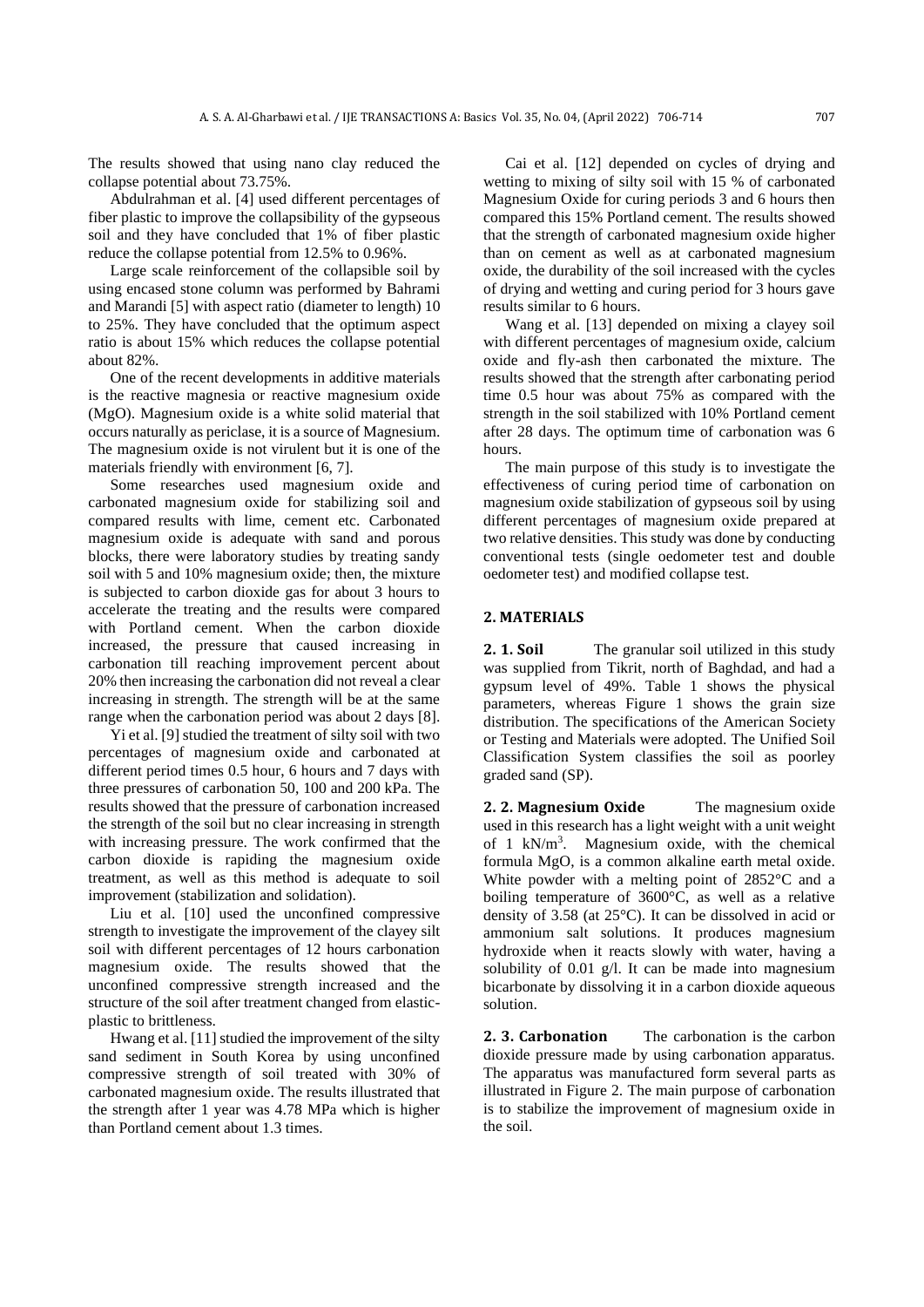**TABLE 1.** Physical properties of soil

| <b>Physical properties</b>             | <b>Value</b>   |
|----------------------------------------|----------------|
| Gypsum content (%)                     | 49             |
| Specific gravity (Gs)                  | 2.41           |
| Liquid limit $(L.L)$ $(\%)$            | 26             |
| Plastic limit (P.L) (%)                | N.P            |
| Gravel (%)                             | $\theta$       |
| Sand $(\%)$                            | 96             |
| Fines $(\% )$                          | $\overline{4}$ |
| $D_{60}$ (mm)                          | 0.4            |
| $D_{30}$ (mm)                          | 0.2            |
| $D_{10}$ (mm)                          | 0.11           |
| Uniformity coefficient (Cu)            | 3.64           |
| Curveture coefficient (Cc)             | 0.91           |
| $(O.M.C)$ (%)                          | 12             |
| $\gamma$ $_{\rm dry\,max.}$ $(kN/m^3)$ | 17.45          |
| $\gamma$ $_{\rm dry\ min.}$ $(kN/m^3)$ | 12.12          |
| Classification                         | <b>SP</b>      |



**Figure 1.** Grain size distribution

The carbonation curing apparatus was used to apply a low pressure of pure carbon dioxide gas on soil samples. The major components of the set-up include compressed gas tanks, pressure vessel, thermocouple, data acquisition, vacuum and pressure transducer. A gas injection-releasing carbonation process was used for all carbonation tests.

The soil carbonation procedure is made as follows:

- 1. Mixing the soil with using a percentage of magnesium oxide carefully.
- 2. Placing the mix in the carbonation container if the test needs a carbonation process.
- 3. The valve of vacuum is turned on and the electric power of vacuum is on to extract the air from the soil and container.
- 4. The valve of vacuum is closed and opens the valve of carbon dioxide till reaching the same pervious pressure.



**Figure 2.** Carbonation apparatus

5. The carbon dioxide valve is turned off and the curing continues for a period of time.

The carbonation curing apparatus was used to subject samples to a low pressure of pure carbon dioxide gas and oxygen gas. A gas injection-releasing carbonation process was used for all carbonation tests [\[14\]](#page-7-13).

#### **3. CHEMICAL REACTIONS**

The carbonation of any structure is provided enough of carbon dioxide to penetrate through its porous, reactive magnesium oxide hydrates by this equation as described by Al-Tabbaa [\[8\]](#page-7-7) and Yi et al. [\[9\]](#page-7-8):

 $Mg(OH)2 + CO_2 + 2H_2O \rightarrow MgCO_3$ . 3H<sub>2</sub>O (nesquehonite) (2)

 $5Mg(OH)2 + 4CO_2 + H_2O \rightarrow (Mg)5(CO_3)(OH)2$ . 5H<sub>2</sub>O (dypingite) (3)

 $5Mg(OH)_{2} + 4CO_{2} \longrightarrow (Mg)_{5}(CO_{3})_{4}(OH)_{2} \cdot 4H_{2}O (hydromagnesite)$ (4)

### **4. TESTING PROGRAM**

The testing program of the gypseous soil treated with magnesium oxide and carbonated magnesium oxide is presented in Figure 3.

**4. 1. Single Oedometer Test (SOT)** This type of test depends on loaded the sample at initial water content till reached the vertical stress to 200 kPa then the sample soaked with water for 24 hours. The difference between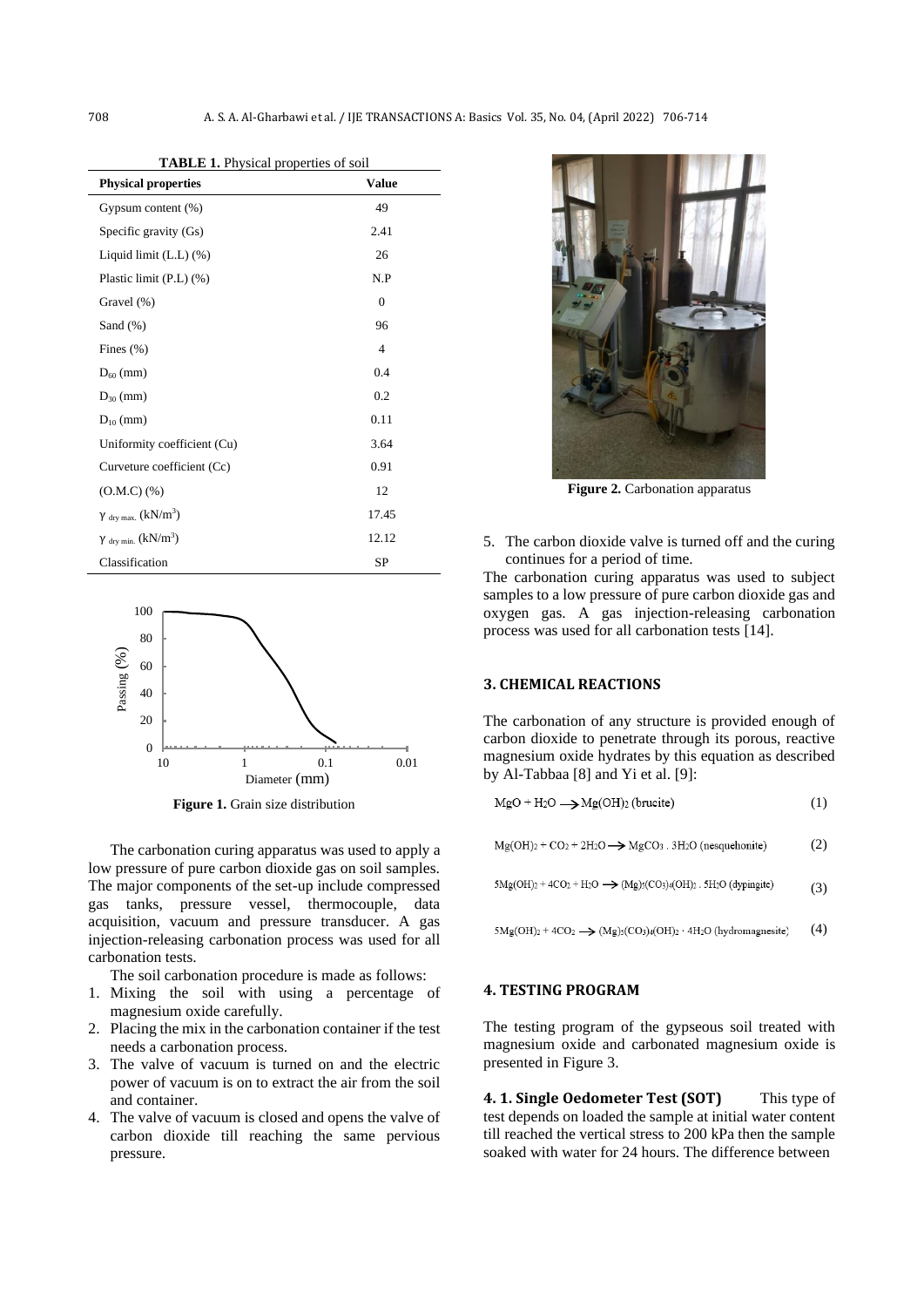

**Figure 3.** Testing program flow chart

the soaked and unsoaked settlement results represents the collapse potential. After that, the test is continued the same as consolidation test from loading and unloading.

**4. 2. Double Oedometer Test DOT** This test can be performed with two identical samples: the first is tested at its natural water content until the end of the test, while the second sample is soaked at the start. The testing procedure is the same as the consolidation test procedure. At any given pressure, the difference between the two curves of the void ratio - pressure (e - log P') denotes soil collapse. Collapse potential is evaluated using a typical oedometer instrument in a constant temperature and humidity condition, according to ASTM D5333 [\[15\]](#page-7-14).

**4. 3. Modified Collapse Test MCT** There are some weaknesses in the traditional methods (single odeometer test and double oedometer test) such as the size of sample is too small to measure the collapse and saturation method from up by downward flow that may not making saturation for all the soil particles and do not show the right collapse potential; therefore, a new type of tests that is proposed in this study and used to calculate the collapse potential and compare the results with the single and double oedometer results.

The dimensions of a modified Rowe cell are employed in the test. An electric motor with a load cell and indication is used to load a load with a diameter of 150 mm and a height of 50 mm. The sample is loaded in the same way as a single oedometer test until it reaches a vertical stress of (200 kPa), after which it is soaked with water from the bottom up using a scaling tank filled with water with a hydraulic gradient of 3.667 by a hydraulic height of 170 mm above the soil sample and monitoring the saturation point with SMCS sensors [\[16\]](#page-7-15).

The frame of loading consists of a motor with piston to shed a required load with a gear box to control the rate of velocity. Load cell of 5 ton capacity is used with its indicator to record the load with a dial gauge to record the settlement. The load is applied gradually over a short period of time every 24 hours, and the settlement is recorded every 15 minutes with the time the loading is calibrated.

The test employs two filter sheets to prevent gypsum salt that has not dissolved in water from entering the porous stone holes. The sample is soaked for 24 hours after saturation to document any additional settlement. The test then continues with more loading and unloading, as in a traditional consolidation test. Figure 4 illustrates the all the parts of modified collapse test (MCT).

## **5. RESULTS AND DISCUSSION**

The effect of carbonation time on the collapse potential for the conventional tests (SOT and DOT) for different percentages of magnesium oxide and relative densities are described in Figures 5 to 8. A summary of all collapse test results is illustrates in Table 2.

The effect of carbonation time on collapse potential for the modified collapse test (MCT) for different



**Figure 4.** Modified appartus for collapse test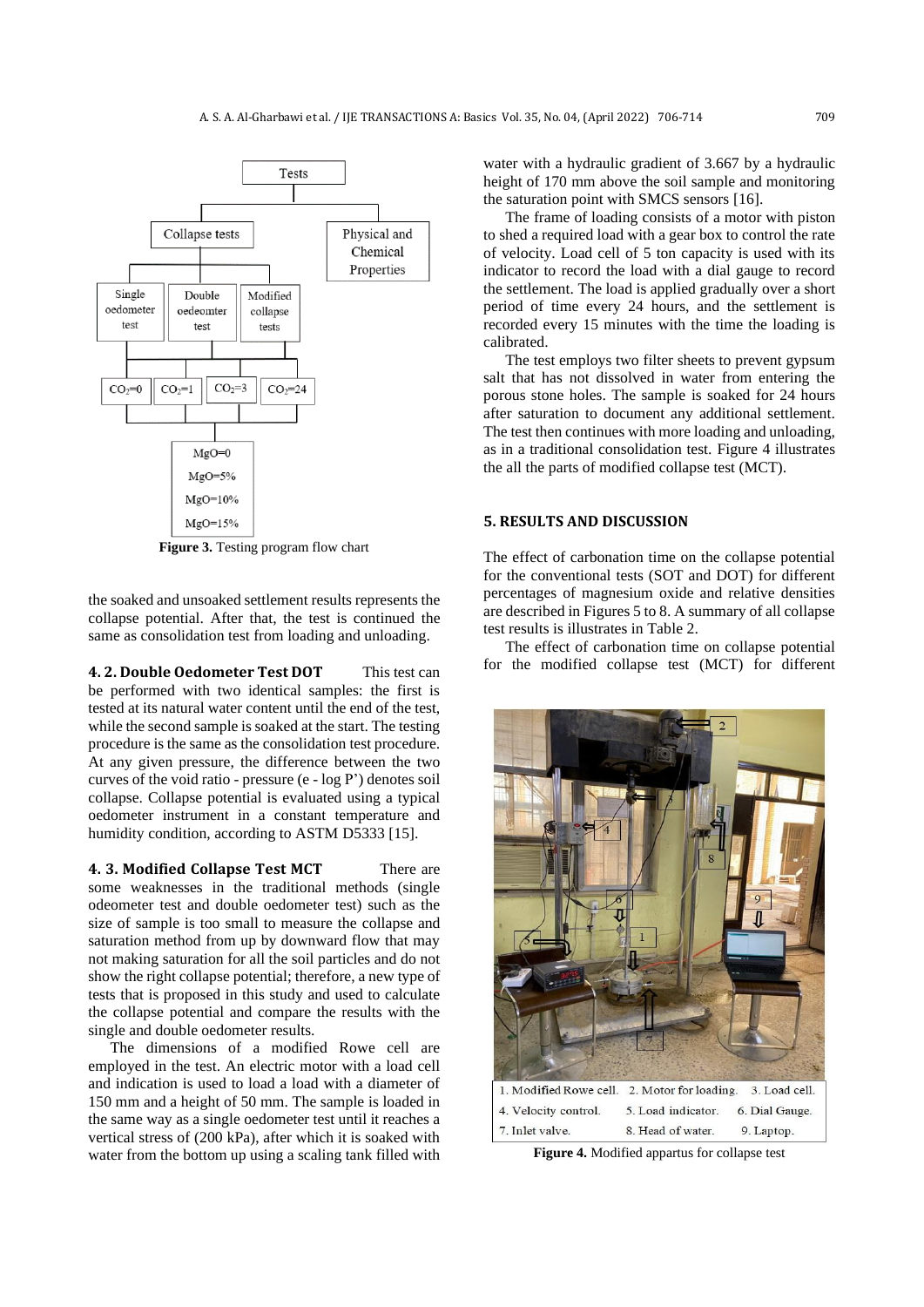

**Figure 5.** Change in collapse potential with increase of carbonation period time for 0% magnesium oxide



**Figure 6.** Change in collapse potential with increase of carbonation period time for 5% magnesium oxide



Figure 7. Change in collapse potential with increase of carbonation period time for 10% magnesium oxide



**Figure 8.** Change in collapse potential with increase of carbonation period time for 15% magnesium oxide

|               | <b>Collapse Potential</b> |                   |                      |                      |                   |                   |                   |              |                   |                   |                   |                |                   |                   |                   |  |
|---------------|---------------------------|-------------------|----------------------|----------------------|-------------------|-------------------|-------------------|--------------|-------------------|-------------------|-------------------|----------------|-------------------|-------------------|-------------------|--|
|               | $R.D 35(*)$               |                   |                      |                      |                   |                   |                   |              |                   |                   |                   |                |                   |                   |                   |  |
|               |                           | $CO2=0$ hr        |                      | $CO2=1$ hr           |                   |                   |                   | $CO2=3$ hrs  |                   |                   |                   | $CO2=24$ hrs   |                   |                   |                   |  |
| MgO<br>(%)    | <b>MCT</b><br>(9/0)       | <b>SOT</b><br>(%) | <b>DOT</b><br>(%)    | MgO<br>(%)           | <b>MCT</b><br>(%) | <b>SOT</b><br>(%) | <b>DOT</b><br>(%) | MgO<br>(%)   | <b>MCT</b><br>(%) | <b>SOT</b><br>(%) | <b>DOT</b><br>(%) | MgO<br>$($ %)  | <b>MCT</b><br>(%) | <b>SOT</b><br>(%) | <b>DOT</b><br>(%) |  |
| $\mathbf{0}$  | 22.3                      | 15.8              | 12.25                | $\overline{0}$       | 11.11             | 7.1               | 4.65              | $\mathbf{0}$ | 10.28             | 5.58              | 4.05              | $\overline{0}$ | 9.97              | 5.08              | 3.9               |  |
| 5             | 9.07                      | 6.6               | 3.1                  | 5                    | 6.17              | 4.6               | 3                 | 5            | 3.88              | 3.02              | 2.                | 5              | 3.75              | 2.95              | $\boldsymbol{2}$  |  |
| 10            | 4.78                      | 3.8               | 0.3                  | 10                   | 3.85              | 2.25              | 0.005             | 10           | 2.32              | 1.97              | $-0.85$           | 10             | 2.24              | 1.96              | $-1.55$           |  |
| 15            | 2.39                      | 1.33              | $-0.85$              | 15                   | 2.36              | 1.52              | 0.56              | 15           | 1.78              | $\mathbf{1}$      | $-0.4$            | 15             | 1.67              | 1                 | $-0.5$            |  |
|               |                           |                   |                      |                      |                   |                   |                   | $R.D 75$ (%) |                   |                   |                   |                |                   |                   |                   |  |
| $CO2=0$ hr    |                           |                   |                      |                      |                   | $CO2=1$ hr        |                   | $CO2=3$ hrs  |                   |                   |                   |                | $CO2=24$ hrs      |                   |                   |  |
| MgO<br>$($ %) | <b>MCT</b><br>(%)         | <b>SOT</b><br>(%) | <b>DOT</b><br>$($ %) | MgO<br>$\frac{0}{0}$ | <b>MCT</b><br>(%) | <b>SOT</b><br>(%) | <b>DOT</b><br>(%) | MgO<br>(%)   | <b>MCT</b><br>(%) | <b>SOT</b><br>(%) | <b>DOT</b><br>(%) | MgO<br>$($ %)  | <b>MCT</b><br>(%) | <b>SOT</b><br>(%) | <b>DOT</b><br>(%) |  |
| $\mathbf{0}$  | 19.93                     | 14.8              | 10.75                | $\theta$             | 8.95              | 4.05              | 1.85              | $\Omega$     | 5.8               | 3.38              | 1.67              | $\theta$       | 5.22              | 3.1               | 1.67              |  |
| 5             | 3.02                      | 1.75              | 1.35                 | 5                    | 2.65              | 1.73              | 1.31              | 5            | 1.99              | 1.6               | 0.925             | 5              | 1.73              | 1.46              | 0.925             |  |
| 10            | 2.67                      | 1.6               | $-0.45$              | 10                   | 2.12              | 1.35              | $-0.4$            | 10           | 1.5               | 1.09              | $-2.6$            | 10             | 1.22              | 1.02              | $-1$              |  |
| 15            | 1.92                      | 0.75              | $-0.35$              | 15                   | 1.93              | 1.2               | $-1.6$            | 15           | $\mathbf{1}$      | 0.75              | $-1.73$           | 15             | 0.96              | 0.6               | $-1.5$            |  |

**TABLE 2.** Summary of the collapse potential of all tests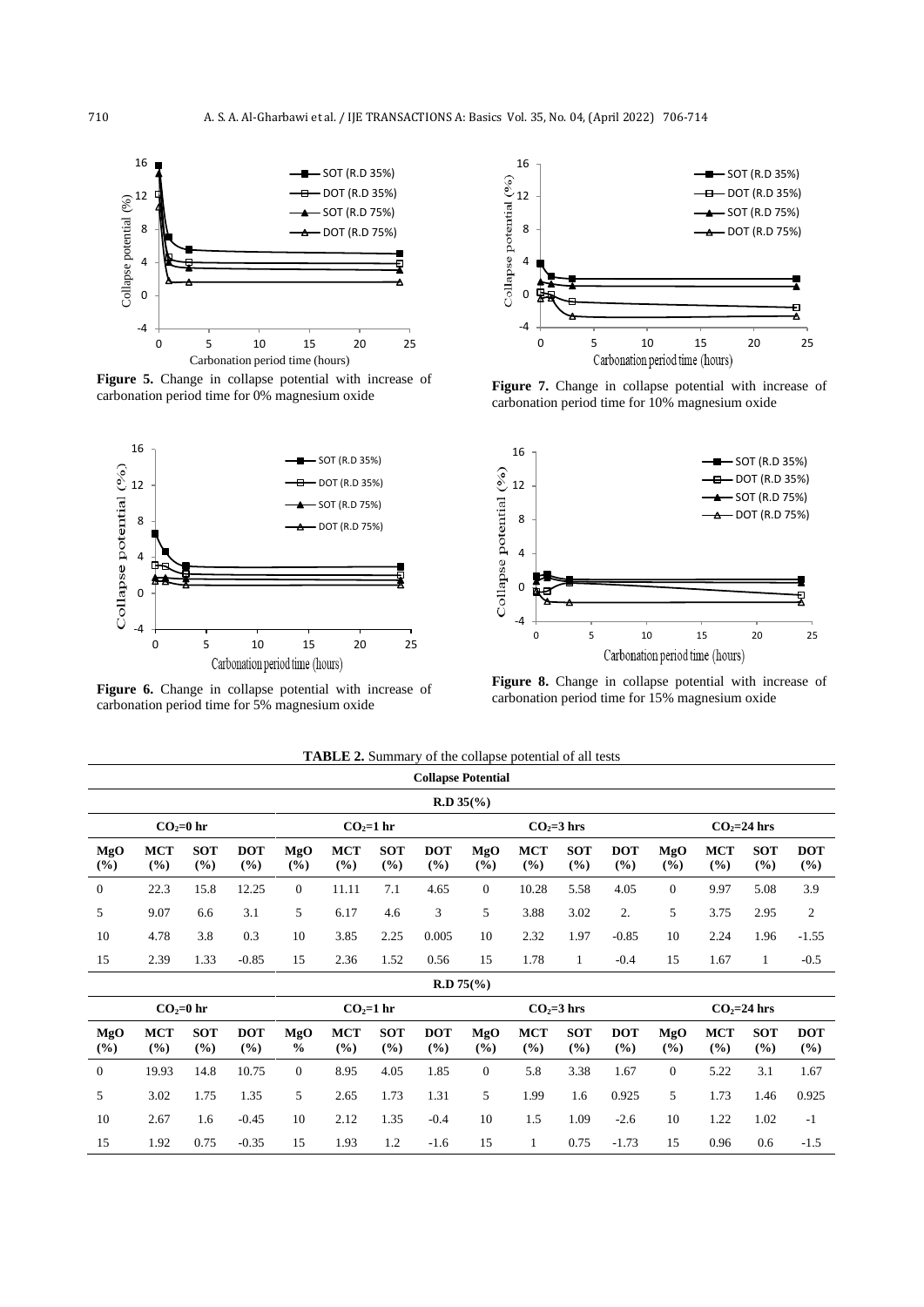percentages of magnesium oxide is described in Figures 9 and 10 for soils prepared at relative density 35 and 75%, respectively. A summary of all collapse test results illustrates in Table 2. This result agrees with the finding of Cai et al. [\[12\]](#page-7-11), who found that magnesium oxide with 3 hours carbonated period time in silty soil was better than 6 hours.

Figures 11 and 12 illustrate the volume of water that is needed in the sample till 100% saturation with increasing the period time of carbonation for relative density 35% and 75%, respectively. Figures 13 and 14 illustrate the time of saturation with an increasing the period time of carbonation for relative density 35% and 75%, respectively. A summary of time and volume of water that needed to saturate are illustrated in Table 3.

When the soil is soaked and subjected to constant stress  $\sigma_v$ , large volume changes and suddeen collapses occur. Soil settlement happened when the results of the dissolving of cementing bonds of gypsum, that is resulting the significant increasing in the soil compressibility. According to the movement of the



**Figure 9.** Change in collapse potential with increase of carbonation period time for relative density 35%



Figure 10. Change in collapse potential with increase of carbonation period time for relative density 75%



Figure 11. Volume of water to saturate the sample versus carbonation period time for relative density 35%



Figure 12. Volume of water to saturate the sample versus carbonation period time for relative density 75%



**Figure 13.** Time of saturation with increase of carbonation period time for relative density 35%



**Figure 14.** Time of saturation with increase of carbonation period time for relative density 35%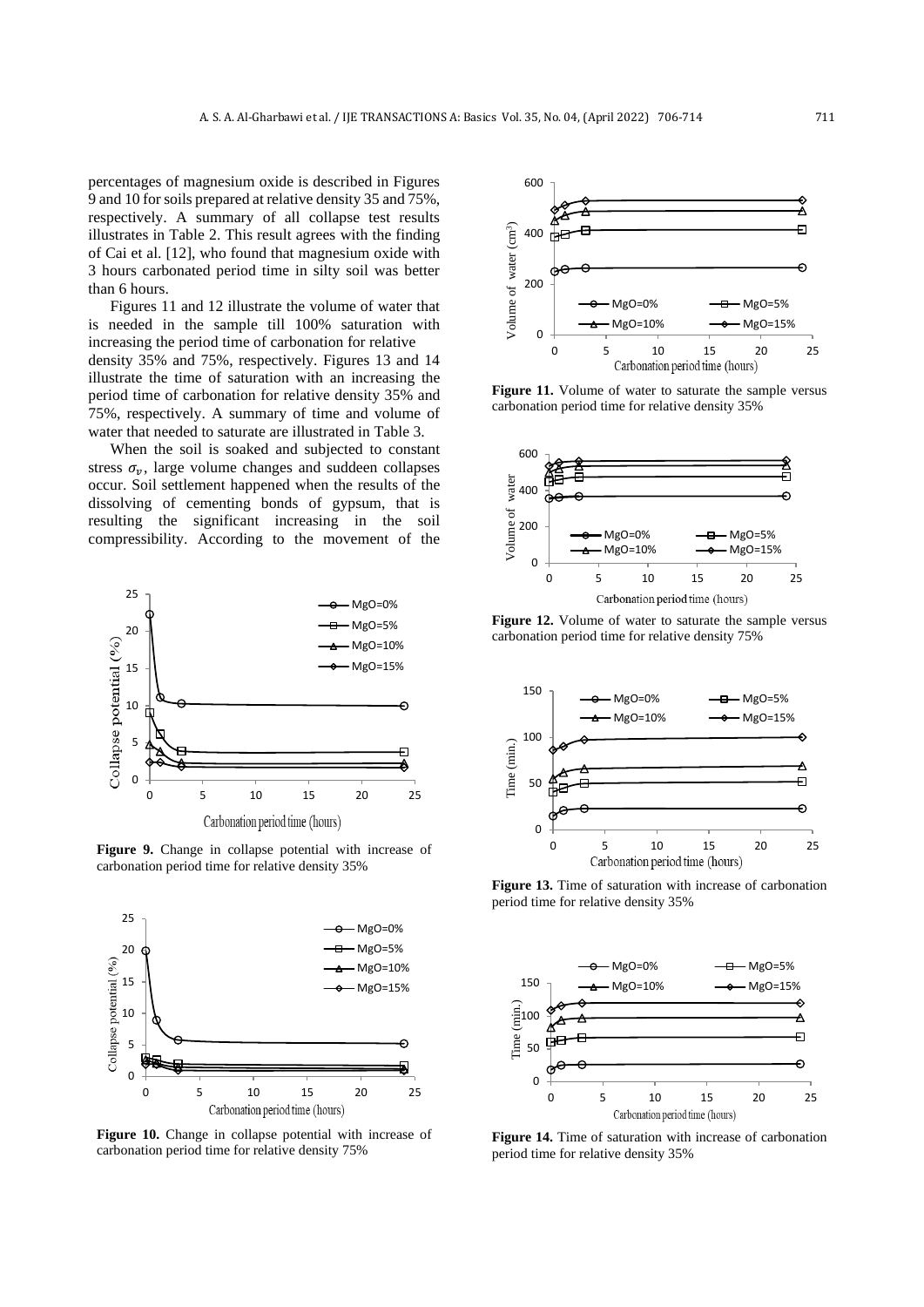**R.D 35(%)**  $CO_2=0$  hr  $CO_2=24$  hrs  $CO_2=24$  hrs  $CO_2=24$  hrs **MgO (%) Time for saturation (min.) Volume of water (cm<sup>3</sup> ) MgO (%) Time for saturation (min) Volume of water (cm<sup>3</sup> ) MgO (%) Time for saturation (min.) Volume of water (cm<sup>3</sup> ) MgO (%) Time for saturation (min.) Volume of water (cm<sup>3</sup> )** 0 15 250 0 21 259.4 0 23 263.9 0 23 365.9 5 41 386.5 5 45 397.3 5 50 412.7 5 52 415.1 10 55 450.8 10 62 471.7 10 66 487.1 10 69 489.4

**TABLE 3.** Summary of time and volume of water needed to saturate the samples

| . .<br>. .<br>"'         | 86 | 492.3 | $\overline{1}$ | $\Omega$<br>70 | $-112$<br>ے۔11ت | $\overline{1}$ | $\sim$ | $\epsilon$ 00<br>ت ق⊔ ہے ت<br>. | $\ddot{\phantom{0}}$ | 100 | - -<br><i></i> |
|--------------------------|----|-------|----------------|----------------|-----------------|----------------|--------|---------------------------------|----------------------|-----|----------------|
| $D 75\frac{6}{6}$<br>K.D |    |       |                |                |                 |                |        |                                 |                      |     |                |

|            | $CO2=0$ hr                       |                                          |               | $CO2=1$ hr                       |                                          |            | $CO2=3$ hrs                      |                                          | $CO2=24$ hrs |                                  |                                          |
|------------|----------------------------------|------------------------------------------|---------------|----------------------------------|------------------------------------------|------------|----------------------------------|------------------------------------------|--------------|----------------------------------|------------------------------------------|
| MgO<br>(%) | Time for<br>saturation<br>(min.) | Volume<br>of water<br>(cm <sup>3</sup> ) | MgO<br>$(\%)$ | Time for<br>saturation<br>(min.) | Volume<br>of water<br>(cm <sup>3</sup> ) | MgO<br>(%) | Time for<br>saturation<br>(min.) | Volume<br>of water<br>(cm <sup>3</sup> ) | MgO<br>(%)   | Time for<br>saturation<br>(min.) | Volume of<br>water<br>(cm <sup>3</sup> ) |
| $\theta$   | 18                               | 357.1                                    | $\mathbf{0}$  | 25                               | 362.8                                    | $\theta$   | 26                               | 368.1                                    |              | 27                               | 369.9                                    |
| 5          | 60                               | 447.7                                    | 5             | 63                               | 460.3                                    | 5          | 67                               | 474.6                                    | 5            | 68                               | 478.1                                    |
| 10         | 83                               | 500                                      | 10            | 94                               | 521.7                                    | 10         | 97                               | 535.2                                    | 10           | 98                               | 539.5                                    |
| 15         | 109                              | 535.7                                    | 15            | 116                              | 555.5                                    | 15         | 120                              | 562.6                                    | 15           | 120                              | 566.8                                    |

Papadopoulos et al. [\[17\]](#page-7-16) reported on his soaked samples to check their dissolution that in the first hour of saturation early increase of mass was obtained and then with logarithm of time almost regular solubility rate can be noticed.

The main points of collapse potential in this research can be summarized as follows:

All test results showed increasing in collapse

- 1. potential as compared with conventional tests for both of single oedometer test and double oedometer test.
- 2. Carbonation of collapsible gypseous soil without using magnesium oxide for the natural soil showed a noticeable decrease in collapsibility in the order of 200-250%.
- 3. For the carbonation period time, for all percentage of magnesium oxide, when increasing the carbonation time from 0 hour to 3 hours, there is a good reduction in collapse potential (about 1.5 to 2%), but there is no noticeable reduction in collapse potential when increasing the carbonation time from 3 hours to 24 hours.
- 4. At relative density 35%, the collapse potential for magnesium oxide 10% and 15% gave nearest value at the same time of carbonation period. At relative density 75%, the collapse potential for all magnesium oxide percentages gave nearest value at the same time of carbonation period.
- 5. The time and the volume of water that are needed for saturation were increasing with increasing both of

magnesium oxide percentages and time of carbonation periods till reached carbonation 3 hours then became about steady line.

6. For conventional tests, the results of the collapse potential decreased when adding magnesium oxide which agreed with Shakir's [\[18\]](#page-7-17) reported data when adding cutback asphalt to gypseous soil the using of magnesium oxide in this study decreased the collapse potential about 5 times as compared with cutback asphalt reported by Al-Hadidi and Al-Maamori [\[19\]](#page-7-18) using cement to gypseous soil the using of magnesium oxide in this study decreased the collapse potential about 1.5 times as compared with cement.

Because the density of the soil reduces with an increase in volume, the time required for saturation increases faster than the time required for saturation of the same model under the initial load [\[20,](#page-7-19) [21\]](#page-7-20).

#### **6. CONCLUSIONS**

From the results of collapse tests carried out on gypseous soil treated with magniseoum oxide and subjeccted to different periods of carbonation, it can be concluded that:

- The carbonation of the soil treated with magnesium oxide accelerated the improvement of the gypseous soil and decreased collapse.
- Carbonation of collapsible gypseous soil without using magnesium oxide for the natural soil showed a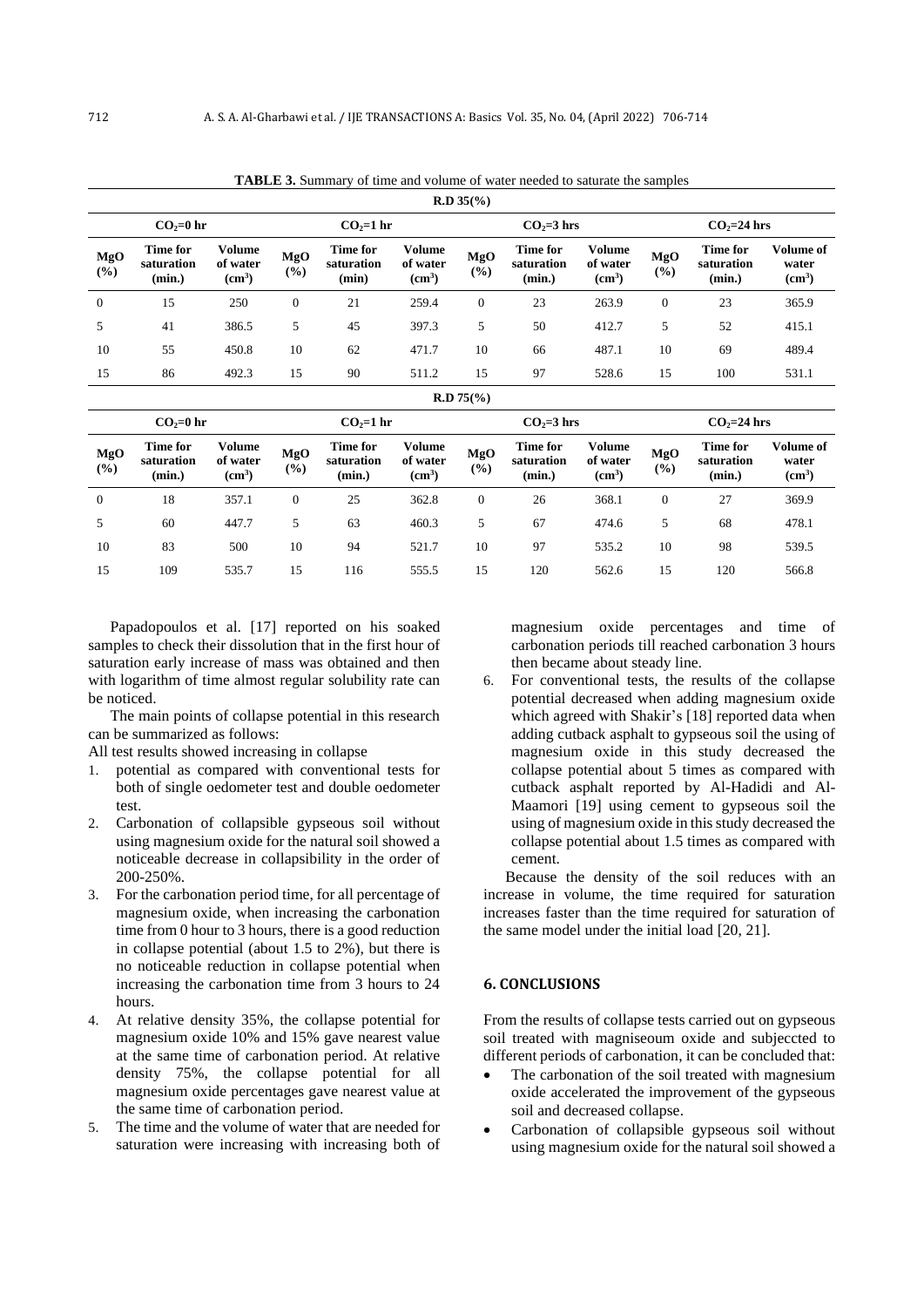noticeable decrease in collapsibility in the order of 200 – 250%. The carbonation on untreated gypseous soil decreased the collapse potential more than 50% for modified collapse test and for the two relative densities, and more than 55% for conventional tests.

- The carbonation periods 3 and 24 hours revealed closely equal results for all tests; therefore, the optimum carbonation period time is 3 hours.
- Using the modified collapse test, the time needed to saturate the sample and volume of water required for sample saturation increased with increasing the carbonation period time. The increase is about 50% and 5% for time and volume of water, respectively for untreated soil.
- When the soil is treated with 10% magnesium oxide and carbonated for 3 hours, the increase in time and volume of water is around 20% and 4%, respectively.
- Carbonation of the collapsible gypseous soil treated with magnesium oxide for a period of 3 hours resulted in a good reduction in collapse potential (about 1.5 to 2%),

#### **7. REFERENCES**

- <span id="page-7-0"></span>1. Al-Kaaby, F., "Distribution of the gypsiferous soil in iraq", State Company of Geological Survey and Mining, (2007).
- <span id="page-7-1"></span>2. Al-Hasan, S.J.A., Balamuralikrishnan, R., Altarawneh, M.J.J.o.H., Earth, and Future, "Eco-friendly asphalt approach for the development of sustainable roads", *Journal of Human, Earth, and Future*, Vol. 1, No. 3, (2020), 97-111, doi: 10. 28991/HEF-2020-01-03-01
- <span id="page-7-2"></span>3. Hayal, A., Al-Gharrawi, A. and Fattah, M.J.I.J.o.E., "Collapse problem treatment of gypseous soil by nanomaterials", *International Journal of Engineering, Transaction C: Aspects*, Vol. 33, No. 9, (2020), 1737-1742, 10.5829/ije.2020.33.09c.06
- <span id="page-7-3"></span>4. AbdulRahman, S., Fattah, M. and Ihsan, E.J.I.J.o.E., "Influence of plastic fiber on the geotechnical properties of gypseous soil", *International Journal of Engineering, Transactions B: Applications*, Vol. 34, No. 2, (2021), 367-374, doi: 10.5829/ije.2021.34.02b.08
- <span id="page-7-4"></span>5. Bahrami, M. and Marandi, S.J.I.J.o.E., "Large-scale experimental study on collapsible soil improvement using encased stone columns", *International Journal of Engineering, Transactions B: Applications*, Vol. 34, No. 5, (2021), 1145-1155, doi: 10.5829/ije.2021.34.05b.08
- <span id="page-7-5"></span>6. Crittenden, J.C., Trussell, R.R., Hand, D.W., Howe, K.J. and Tchobanoglous, G., "Mwh's water treatment: Principles and design, John Wiley & Sons, (2012).
- <span id="page-7-6"></span>7. Sampson, A., Weli, V., Nwagbara, M., Eludoyin, O.J.J.o.H., Earth, and Future, "Sensations of air temperature variability and mitigation strategies in urban environments", *Journal of Human, Earth, and Future*, Vol. 2, No. 2, (2021), 100-113, doi: 10. 28991/HEF-2021-02-02-02
- <span id="page-7-7"></span>8. Concrete, E.-E., "19-reactive magnesia cement", (2013), doi: 10.1533/9780857098993.4.523
- <span id="page-7-8"></span>9. Yi, Y., Liska, M., Unluer, C. and Al-Tabbaa, A.J.C.G.J., "Carbonating magnesia for soil stabilization", *Canadian Geotechnical Journal*, Vol. 50, No. 8, (2013), 899-905, doi: 10.1139/cgj-2012-0364
- <span id="page-7-9"></span>10. Liu, S.-Y., Cai, G.-H., Cao, J.-J., Wang, F.J.E.J.o.E. and Engineering, C., "Influence of soil type on strength and microstructure of carbonated reactive magnesia-treated soil", *European Journal of Environmental and Civil Engineering*,  $2, \t(2020),$ 10.1080/19648189.2017.1378925
- <span id="page-7-10"></span>11. Hwang, K.-Y., Kim, J.Y., Phan, H.Q.H., Ahn, J.-Y., Kim, T.Y., Hwang, I.J.E.S. and Research, P., "Effect of  $CO<sub>2</sub>$  concentration on strength development and carbonation of a mgo-based binder for treating fine sediment", *Environmental Science and Pollution Research*, Vol. 25, No. 23, (2018), 22552-22560, doi: 10.1007/s11356-018-2338-y
- <span id="page-7-11"></span>12. Cai, G.-H., Liu, S.-Y., Zheng, X.J.C. and Materials, B., "Influence of drying-wetting cycles on engineering properties of carbonated silt admixed with reactive mgo", *Construction and Building Materials Journal*, Vol. 204, (2019), 84-93, doi: 10.1016/j.conbuildmat.2019.01.125
- <span id="page-7-12"></span>13. Wang, D., Zhu, J., He, F.J.C. and Materials, B., "CO<sub>2</sub> carbonation-induced improvement in strength and microstructure of reactive mgo-cao-fly ash-solidified soils", *Construction and Building Materials Journal*, Vol. 229, (2019), 116914, doi: 10.1016/j.conbuildmat.2019.116914
- <span id="page-7-13"></span>14. A li, I. M. "Sustainable Processing to Produce Different Types of Wood-Based Cementitious Boards", (2015).
- <span id="page-7-14"></span>15. ASTM, "Standard test method for measurement of collapse potential of soils.", Annual Book of ASTM Standards, (2003).
- <span id="page-7-15"></span>16. Al-Gharbawi, A.S., Mahmood, M.R.J.E. and Journal, T., "New trend to measure the saturation point and suction in granular soil", *Engineering and Technology Journal*, Vol. 38, No. 11, (2020), 1570-1579, doi: 10.30684/etj.v38i11A.746
- <span id="page-7-16"></span>17. Papadopoulos, Z., Kolaiti, E., Mourtzas, N.J.Q.J.o.E.G. and Hydrogeology, "The effect of crystal size on geotechnical properties of neogene gypsum in crete", *Quarterly Journal of Engineering Geology and Hydrogeology*, Vol. 27, No. 3, (1994), 267-273.
- <span id="page-7-17"></span>18. Shakir, Z.H.J.J.o.E., "Improvement of gypseous soil using cutback asphalt", *Journal of Engineering*, Vol. 23, No. 10, (2017), 44-61.
- <span id="page-7-18"></span>19. Al-Hadidi, M.T. and AL-Maamori, Z.H.N.J.J.o.E., "Improvement of earth canals constructed on gypseous soil by soil cement mixture", *Journal of Engineering (Chemical, Petroleum and Environmental Engineering)*, Vol. 25, No. 3, (2019), 23-37, doi: 10.31026/j.eng.2019.03.03
- <span id="page-7-19"></span>20. Fattah, M.Y. and Dawood, B., "Effect of load history on timedependent collapse behavior of unsaturated collapsible gypseous soils", in Proc of the 16th Asian regional conference on soil mechanics and geotechnical engineering. (2019).
- <span id="page-7-20"></span>21. Fazelabdolabadi, B., Golestan, M.H.J.H. and Journal, I., "Towards bayesian quantification of permeability in micro-scale porous structures–the database of micro networks", *High Tech and Innovation Journal*, Vol. 1, No. 4, (2020), 148-160, doi: 10.28991/HIJ-2020-01-04-02